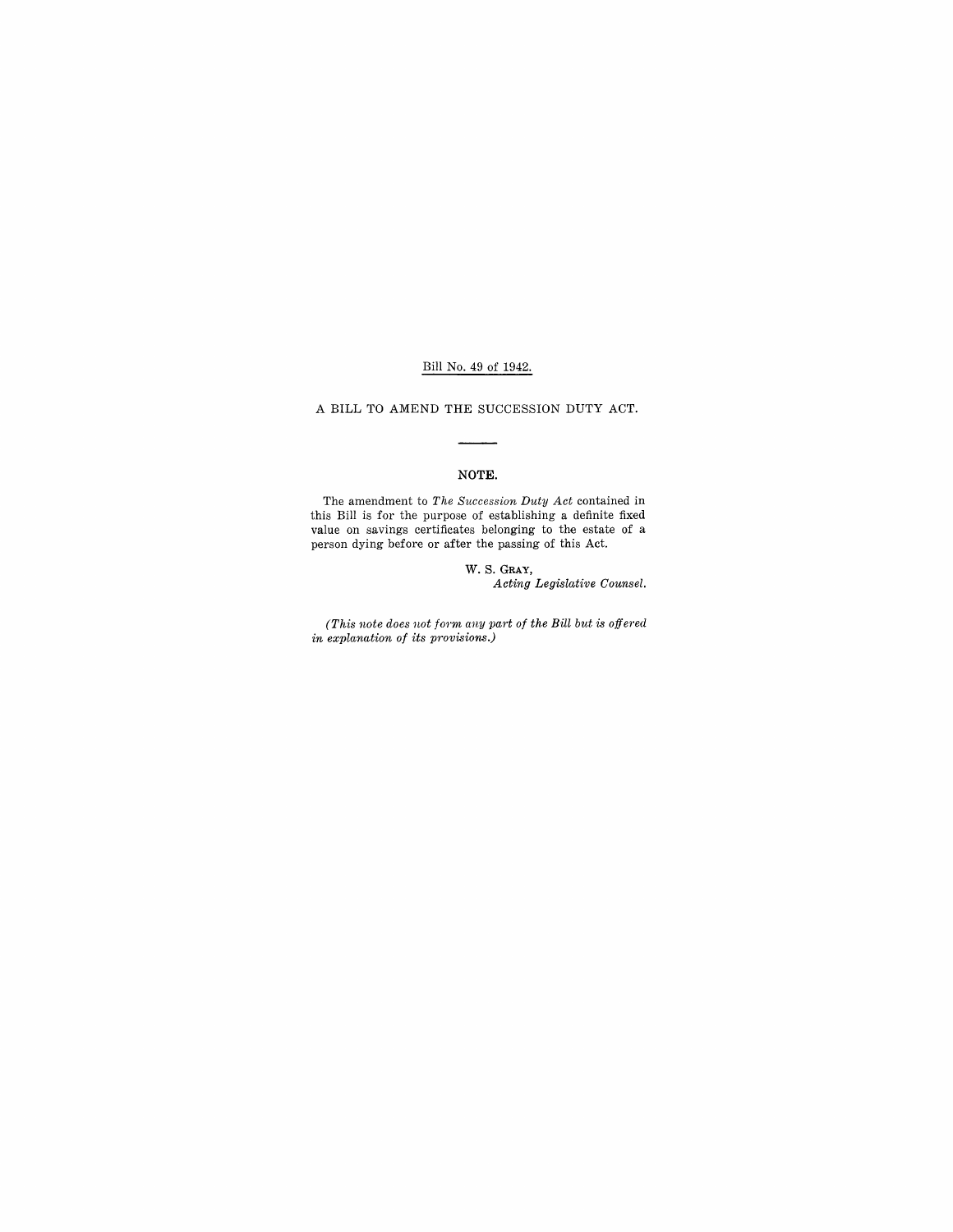# **BILL**

#### No. 49 of 1942.

An Act to amend The Succession Duty Act, 1934.

### *(Assented to* ,1942.)

**HIS** MAJESTY, by and with the advice and consent of the Legislative Assembly of the Province of Alberta, enacts as follows:

**1.** This Act may be cited as "The Succession Duty Act,  $1934$ , Amendment Act,  $1942$ ."

**2.** *The Succession Duty Act, 1934*, being chapter 17 of the Statutes of Alberta, 1934, is hereby amended by inserting immediately after section 31*a* thereof the following new section:

"31*b*. For the purpose of this Act and notwithstanding any other provision hereof, the value of any savings certificate issued pursuant to *The Savings Certificates Act*, being chapter 43 of the Revised Statutes of Alber and included in the property of a person dying before or after the passing of this Act shall be the face or par value of the savings certificate, together with interest due or ac- cruing due as at the date of the death of the deceased."

**3.** This Act shall come into force on the day upon which it is assented to.